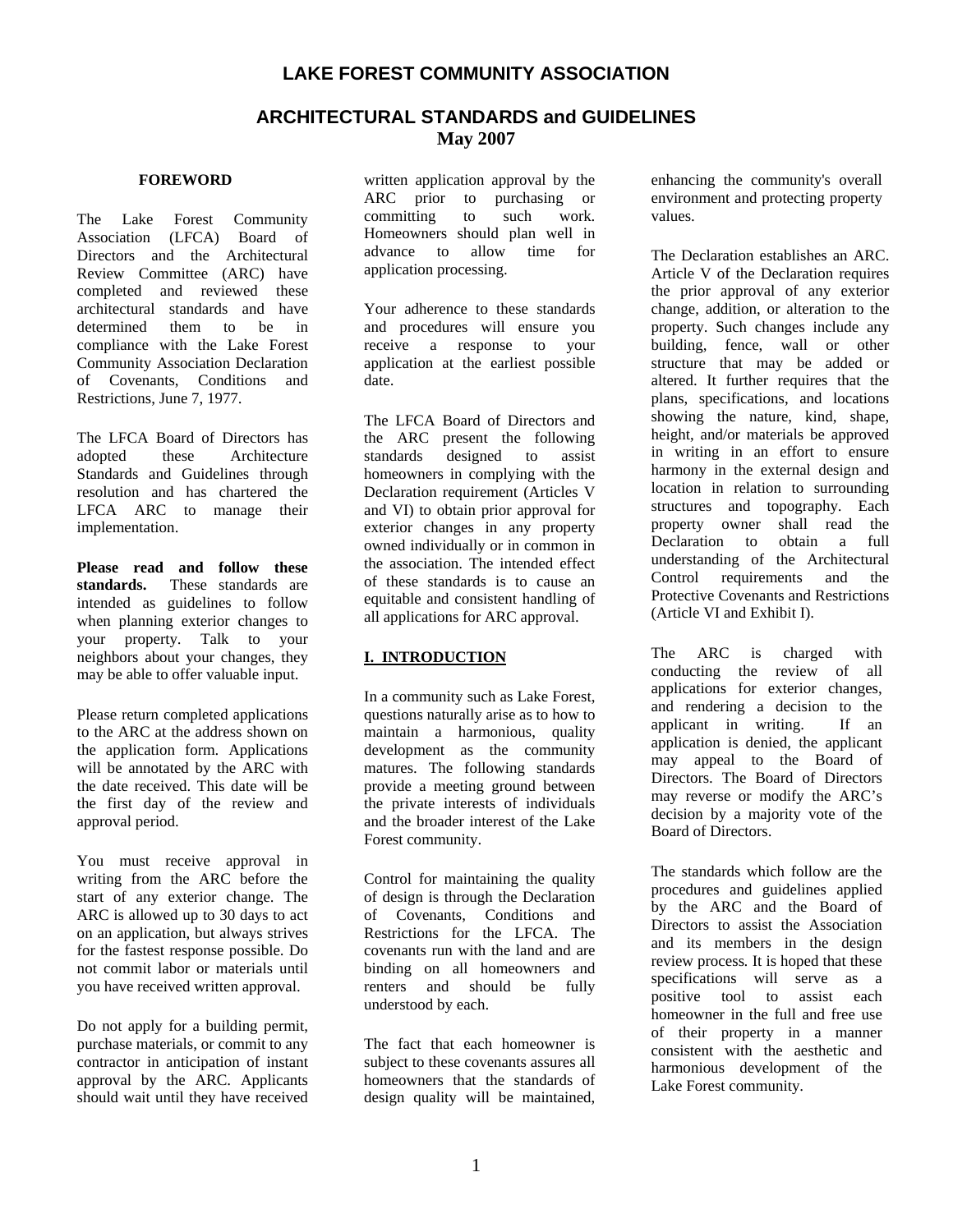#### **II. WHAT MUST HAVE ARCHITECTURAL REVIEW BOARD APPROVAL**

The ARC's approval is required for any change in the exterior of a property pursuant to Article V of the Declaration. The applicable portion of such article is shown below.

*"No building shall be erected, placed or altered on any lot until the construction plans and specifications and a plan showing the location of the structure have been approved by the Architectural Control Committee as to quality of workmanship, materials, harmony of external design with existing structures, and as to location with respect to topography and finish grade elevation. No fence or wall shall be erected, placed or altered in any lot nearer to any street than the minimum building set back line unless similarly approved."* 

LFCA's Declaration of Covenants, Conditions and Restrictions, Exhibit I – "Protective Covenants and Restrictions" (See Attachment B) shall form the basis of the ARC's review. This requirement applies to every homeowner's private property and any common areas.

The ARC, through these standards and guidelines, establishes the community definition of "harmony of exterior design," sets forth the requirements for meeting the community standards and the process for approval and appeal.

A majority of the votes cast, in person or by proxy, at a membership meeting called in accordance with the LFCA By-laws may repeal or amend these standards and guidelines.

#### **III. REVIEW CRITERIA**

An Application for Exterior Change (See Attachment A) must be submitted by the requestor for each planned project. The ARC evaluates each application on the individual merits of each application. The ARC decisions are based on, but not limited to, the standards in the following sections. The ARC will consider the various and appropriate criteria and exercise discretion in determining which of these criteria will be governing in each specific application.

**Validity of Concept:** An exterior change must be sound and appropriate to its surroundings.

**Design Compatibility:** The proposed change must be compatible with the design characteristics of the applicant's home and with the general neighborhood setting.

**Landscape and Environment:** The exterior change must not unnecessarily destroy or blight the natural landscape or the achieved man-made environment.

**Relationship of Structures and Adjoining Property:** The proposed change should relate harmoniously among its surroundings and to other existing buildings and terrain that have a visual relationship to the change.

**Protection of Neighbors:** The interests of neighboring owners and renters should be protected by making provisions for such matters as surface water drainage, sound and sight buffers, preservation of views, light and air, and other aspects of design which may have substantial effects on neighboring property. For example, fences may not obstruct views, breezes, or access to neighboring property.

**Scale:** The three dimensional scale of the proposed change must relate satisfactorily to adjacent structures and their surroundings. For example, an extension to a dwelling of a disproportionate size to the area in which it is intended to be placed would not be satisfactory.

**Materials:** Continuity is established by the use of the same or compatible materials as are used in the existing home and neighboring structures. For example, a stucco exterior is not acceptable when all other structures in the neighborhood are siding and brick.

**Color:** Color may be used to soften or intensify visual impact. For example, the color of a fence should blend in with the surrounding natural environment or be painted to be in continuity with the existing home. A storm door should be painted to match the entrance door or the house trim color.

**Workmanship:** The quality of work must be equal to or better than that of any existing structures. Poor practices may cause the owner problems and may be visually objectionable to others. For example, a wooden fence not properly treated and maintained may in a short period start to decay and become unsightly to the owner and neighboring property owners.

**Timing:** A property change may be built or installed by the owners or a contractor. However, projects that remain uncompleted for a long period of time are visually objectionable and can be a nuisance and safety hazard for neighbors and the community. All applications must contain a proposed maximum time period from start to completion of construction. If the proposed time period is considered unreasonable, the ARC may disapprove the application. As a general rule of thumb, minor additions should be able to be completed within 30 days whereas more labor intensive additions may take up to 90 days. All work must be completed within 6 months unless a specific written waiver has been approved by the ARC.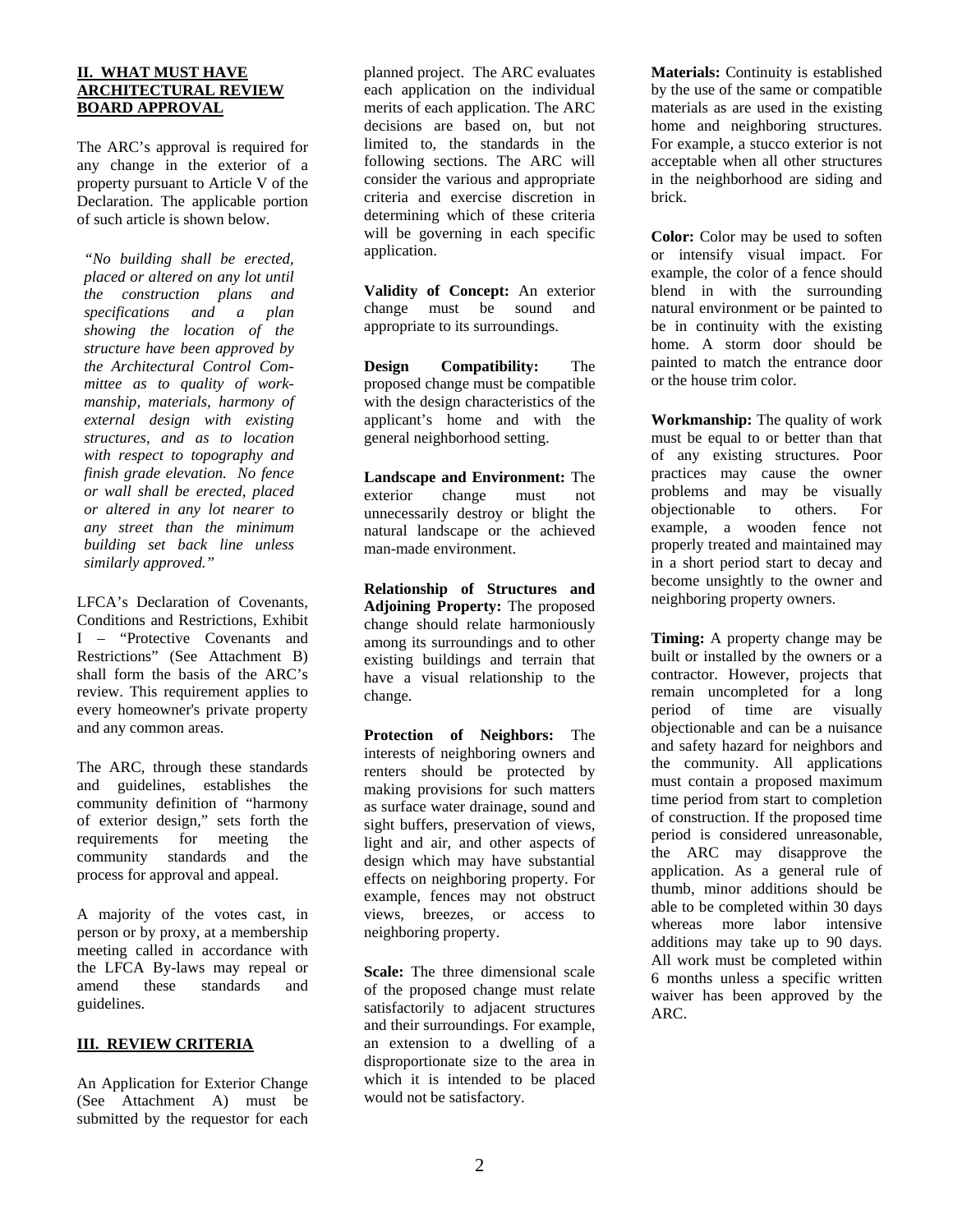#### **IV. DESIGN APPLICATION REVIEW PROCEDURES**

The Association's procedures for application, review, inspection, appeal, and enforcement of design review are outlined in this section.

#### **Objectives**

The ARC, in examining each application for design approval, considers whether or not the exterior change is in conformance with the standards and specifications outlined herein, and meets the objective of creating a community which is aesthetically pleasing and functionally convenient, and maintaining a harmonious relationship among structures, vegetation, topography, and the overall design of the community.

#### **Application Procedure**

Complete the Application form and attach all required exhibits. Include full details of the proposed change. If the change is structural, fencing or grading, submit a sketch or plan and outline specifications. Be sure to include such information as type of materials, size, height, color, location, etc. Provide a sketch of the location of a building or fence, as it relates to your house and lot. Mail, e-mail or deliver the application form to the association at the address on the form (See Attachment A). Incomplete applications will be returned, causing delay in obtaining approval.

The ARC will review your application within 30 days and respond to you in writing. Should you not hear from the ARC within 30 days of our meeting, please call to follow up. The 30 day review period does not start until the application has been received.

An application with all the required information will be considered by the ARC based on its individual merit, using these standards and specifications as a basis for making

a decision. The ARC's review process is outlined below.

#### **Review Procedures**

During the ARC's consideration of an application the ARC 's members may view the site and may talk to the applicant and/or neighbors.

The ARC will consider the application and any data or comments received from immediate neighbors, or other homeowners. After discussion of the application as submitted, the ARC will approve conditionally, approve the application as submitted, or disapprove. The ARC will note in writing on each application the reason or reasons for conditional approval or disapproval.

The ARC will give each applicant written notice by use of a duplicate copy of the application or by a letter stating the decision.

The ARC will record its action and the notification to the applicant by placing copies of the executed application and/or letters in the ARC's archives available through the community web site.

The ARC may inspect both work in progress and completed work and request (either orally or in writing) the applicant to correct any noncompliances with the approved design.

### **Timing**

In no event, however, shall the approval granted by the ARC be valid for any project not completed within 180 days. Any action beyond that date shall require resubmission of the application and approval by the committee.

### **Appeal Procedure**

If an applicant disagrees with the decision of the ARC, the following appeal process is to be followed.

1. The applicant should file a written appeal with the Board of Directors within fifteen (15) calendar days after receipt of the decision; and

2. The Board of Directors will establish the date and time the appeal will be heard, normally at the next scheduled Board of Directors meeting. A reversal decision will require a majority vote of the Board of Directors. Upon completion of the appeal, the applicant will be notified of the decision in writing.

#### **Correction Procedures**

An exterior change made without approval of the ARC constitutes a violation of the Declaration and may result in incurring fines. A violation may require removal or modification of the work at the expense of the property owner, or payment of damages incurred by the Association in having the work removed or modified.

Upon notice from the ARC the Board of Directors may assess charges against any member of the association for violations of these standards and guidelines. However, before monetary penalties can be assesses the member will first be given the opportunity for be heard and represented by counsel before the ARC. Notice of the hearing, including the proposed charges or sanctions will be mailed to the member.

The ARC will inspect authorized construction in progress as well as the community in general to identify apparent and flagrant violations. Additionally, all homeowners have the responsibility to notify the ARC or Board of Directors of apparent violations of any provisions of these architectural standards and construction specifications.

The ARC will investigate each reported violation. ARC members may meet with the property owner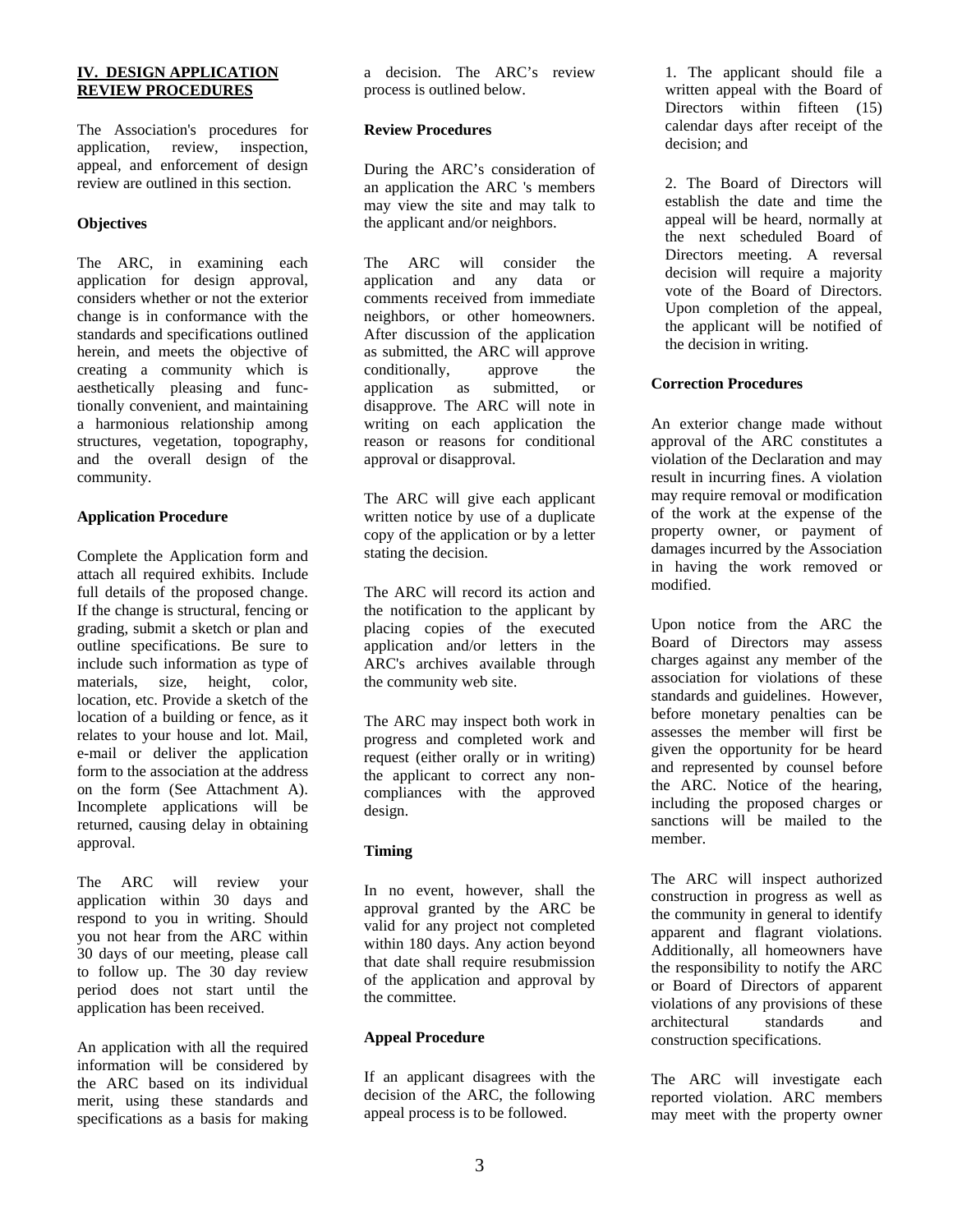during an improvement which is in violation to discuss problems and agree to resolutions. Should the owner fail to follow up on the agreed upon corrections, the ARC will submit the matter to the Board of Directors for disposition. This could lead to the Association assessing fines or filing legal action against the owner.

#### **V. GUIDELINES**

This section provides general guidelines the ARC looks at when considering any application. If your project is aesthetically pleasing, does not have a negative impact upon property values or your neighbor, but does not specifically meet all of the guidelines, call a board member early in the planning stage before submission for approval. Remember that all exterior building projects require ARC approval prior to the start of the project.

**Repairs:** Owners are responsible for repairs to existing structures. No application to affect repairs and restoration to original condition is required.

#### **Clotheslines:** Not allowed.

**Dog Pens and Dog Houses:** Not allowed.

**Fences:** The objective of the Board is to maintain openness in the appearance of the neighborhood. No fence of any kind shall be erected or maintained on any portion of any lot along the front property line or from the front building line to the front lot line. All fences along the sides or rear of lots shall be constructed as a hedge fence, a wooden fence or as a brick fence. Chain link fencing is not allowed. No fence shall exceed four and one-half feet in height. Any fence may be painted, stained or weathered to blend with the natural environment or compliment the house. The naturally weathered fence may need to be clear treated or maintained more regularly to retard

decay. The most common and most readily approved fence types are PICKET and SPLIT RAIL.



The most common materials are Cedar, Cypress, Redwood and Pressure treated pine. The latter is the most used and the most economical.

The typical construction usually utilizes 4" x 4" posts, 2" x 4" rails and 1" x 4" uprights or pickets.

The common width of the space between pickets is approximately 1.5" or the width of a common 2" x 4". Generally even wider pickets should be no more than 2" apart. On this point, it is recommended that uprights or pickets be no wider than 4.5" except in the case of small privacy enclosures.

**Grading:** Major changes in grading, e.g., berms, mounds, etc., shall be submitted for review. In addition. it should be noted that major changes to the topography of a lot could result in flooding into a neighbors yard, due to improper drainage. Neither the Board of Directors nor the ARC accepts any liability for any damage caused by any grading action, whether approved by the Architectural Review Board or not.

**Landscaping, Plants and Gardens:** ARC approval is not required for most planting or landscaping treatments that are biodegradable. However any 3 or more plantings in your side or front yard that forms a row and/or delineates your lot line will need approval, but is typically not allowed. (Note: The intent here is to preclude the construction in the front or side yard of a visual barrier, such as a fence of plants.) Caution should be exercised while digging holes so as not to cut into any

electric cable, etc. The State of Virginia and Fairfax County require that, before digging, homeowners contact MISS UTILITY.

**Play Equipment:** Play equipment does not need approval (read on for a few exceptions) provided it is located in your back yard, positioned 5 feet from any neighboring property line and reasonably distanced from any common areas or public property such as greenways and streets. Large playhouses or enclosed structures shall be treated in the same manner as storage sheds and are not allowed. Basketball goals are to be portable, are to be away from curb areas of the street, must be located on the owners' property in such a manner that the playing area is not in the street, and must not be left erected overnight obstructing a sidewalk or access to a common area.

**Sheds/Storage Buildings:** Not allowed. (Note: Some sheds were constructed earlier and were grandfathered for the current owner. These structures must be removed upon sale or property transfer.)

**Vehicles and Storage:** Boats. campers, trailers, trailered units or vehicles of any kind not used as regular transportation may be stored behind or beside the home, placed in an area improved for storage (does not allow grass to grow up around the unit), located at least 5 feet from a neighbor's property line; and positioned to provide minimal visibility from any street. All allowed vehicles are to be parked only on a part of the lot improved for that purpose, i.e.; a garage, driveway, carport or parking pad. The Board urges you to consider your neighbor's perspective when selecting a storage site, and not to store smaller items around the unit. No commercial vehicles shall be parked within the community overnight.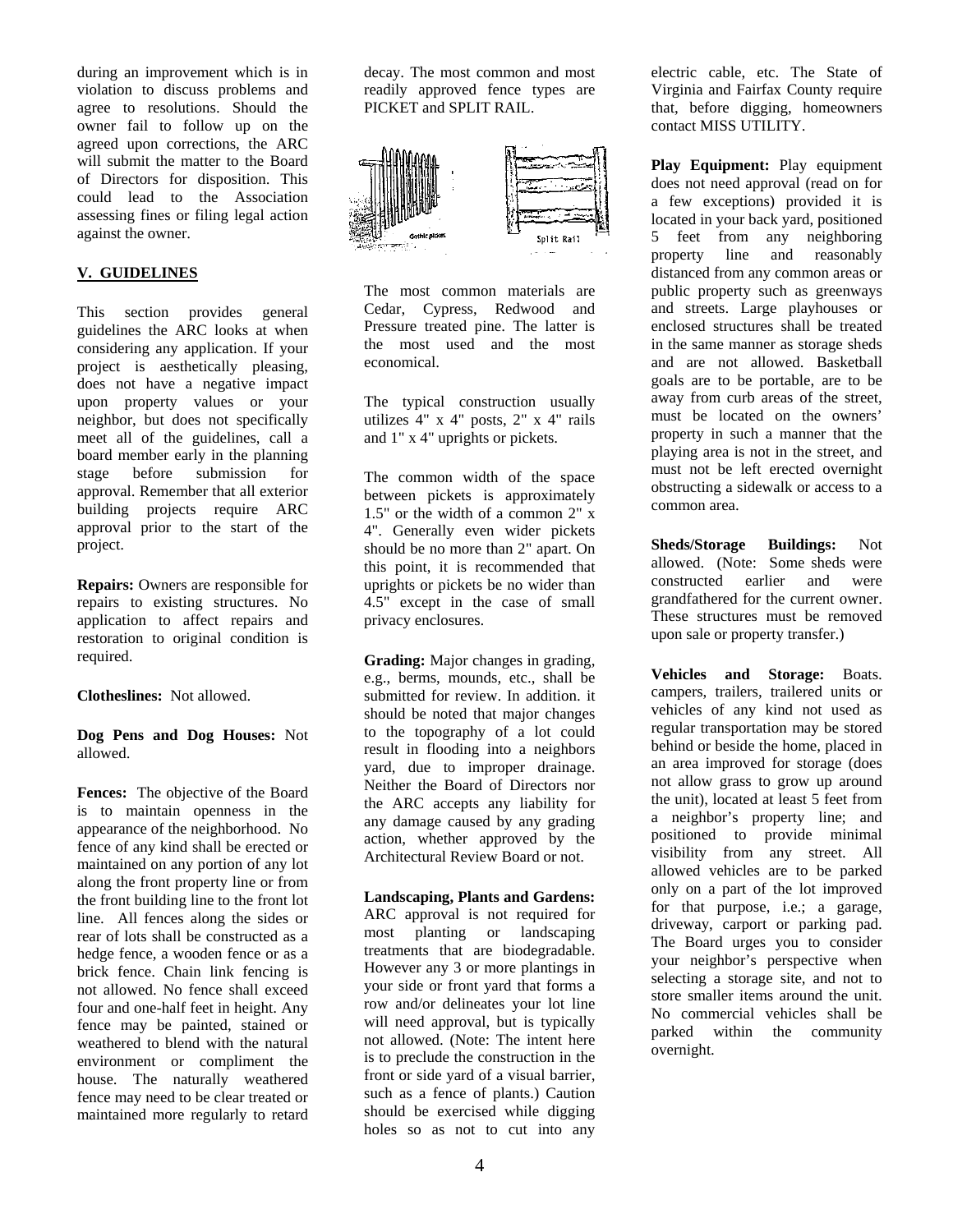# ATTACHMENT A

## **LAKE FOREST COMMUNITY ASSOCIATION ARCHTECTURAL REVIEW COMMITTEE**

### **APPLICATION FOR EXTERIOR CHANGE**  (PLEASE PRINT)

| $LOT NO. \n$                                                                                       |                                                                                            |
|----------------------------------------------------------------------------------------------------|--------------------------------------------------------------------------------------------|
| <b>OWNER'S NAME:</b>                                                                               |                                                                                            |
|                                                                                                    |                                                                                            |
|                                                                                                    |                                                                                            |
|                                                                                                    |                                                                                            |
| The owner requests design approval and grants permission to the Homeowners<br>and upon completion. | Association to enter the property to consider this request and inspect during construction |
|                                                                                                    |                                                                                            |
| (See next page for instructions and information)                                                   |                                                                                            |
|                                                                                                    |                                                                                            |
|                                                                                                    | EST. START DATE: ________________________EST. COMPLETION DATE: _________________           |
|                                                                                                    | ** DO NOT WRITE BELOW THIS LINE**                                                          |
|                                                                                                    |                                                                                            |
|                                                                                                    |                                                                                            |
| ____ Approved as Submitted                                                                         |                                                                                            |
| Approved as Submitted<br>Conditionally Approved (see below)<br>Cher (see below)<br>Comments:       |                                                                                            |
|                                                                                                    |                                                                                            |
|                                                                                                    | <b>Architectural Review Committee Members Completing this Review</b>                       |
|                                                                                                    |                                                                                            |

\_\_\_\_\_\_\_\_\_\_\_\_\_\_\_\_\_\_\_\_\_\_\_\_\_\_\_\_\_\_\_\_\_\_\_\_ \_\_\_\_\_\_\_\_\_\_\_\_\_\_\_\_\_\_\_\_\_\_\_\_\_\_\_\_\_\_\_\_\_\_ \_\_\_\_\_\_\_\_\_\_\_\_\_\_\_\_\_\_\_\_\_\_\_\_\_\_\_\_\_\_\_\_\_\_\_\_ \_\_\_\_\_\_\_\_\_\_\_\_\_\_\_\_\_\_\_\_\_\_\_\_\_\_\_\_\_\_\_\_\_\_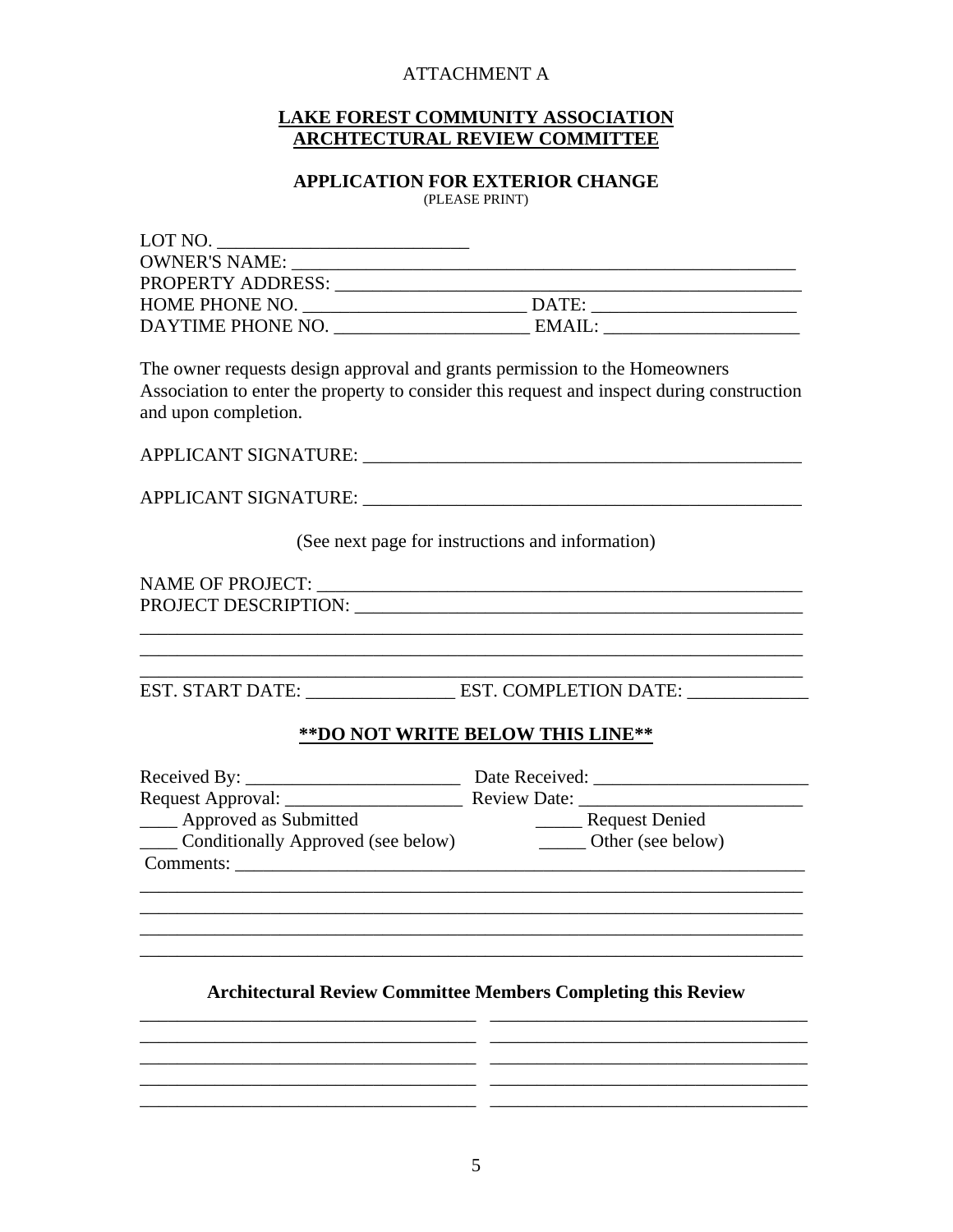## **Instructions and Information**

Enter name of projects, such as: Painting Deck

Addition to House Fence Siding Windows

Please supply complete description of Exterior Design Change. Include (as appropriate): Sizes, Heights, Locations, Specifications, Materials, Sketches, Paint Chips, Pictures, etc.

Attach a copy of plot plan (received at closing), showing location of requested change.

\_\_\_\_\_\_\_\_\_\_\_\_\_\_\_\_\_\_\_\_\_\_\_\_\_\_\_\_\_\_\_\_\_\_\_\_\_\_\_\_\_\_\_\_\_\_\_\_\_\_\_\_\_\_\_\_\_\_\_\_\_\_\_\_\_\_\_\_\_\_\_

Submit this form and all attachments to:

Lake Forest Community Association Architectural Review Committee 9010 Octavia Court Springfield, VA 22153

Forms and attachments may be submitted electronically to: lfca@web4u2.website.

## **USE THE AREA BELOW FOR SKETCHES OR ANY OTHER INFORMATION APPROPRIATE THE REQUEST (If attachments are provided, use this area for a list of the provided attachments.)**

**\_\_\_\_\_\_\_\_\_\_\_\_\_\_\_\_\_\_\_\_\_\_\_\_\_\_\_\_\_\_\_\_\_\_\_\_\_\_\_\_\_\_\_\_\_\_\_\_\_\_\_\_\_\_\_\_\_\_\_\_\_\_\_\_\_\_\_\_\_\_\_**